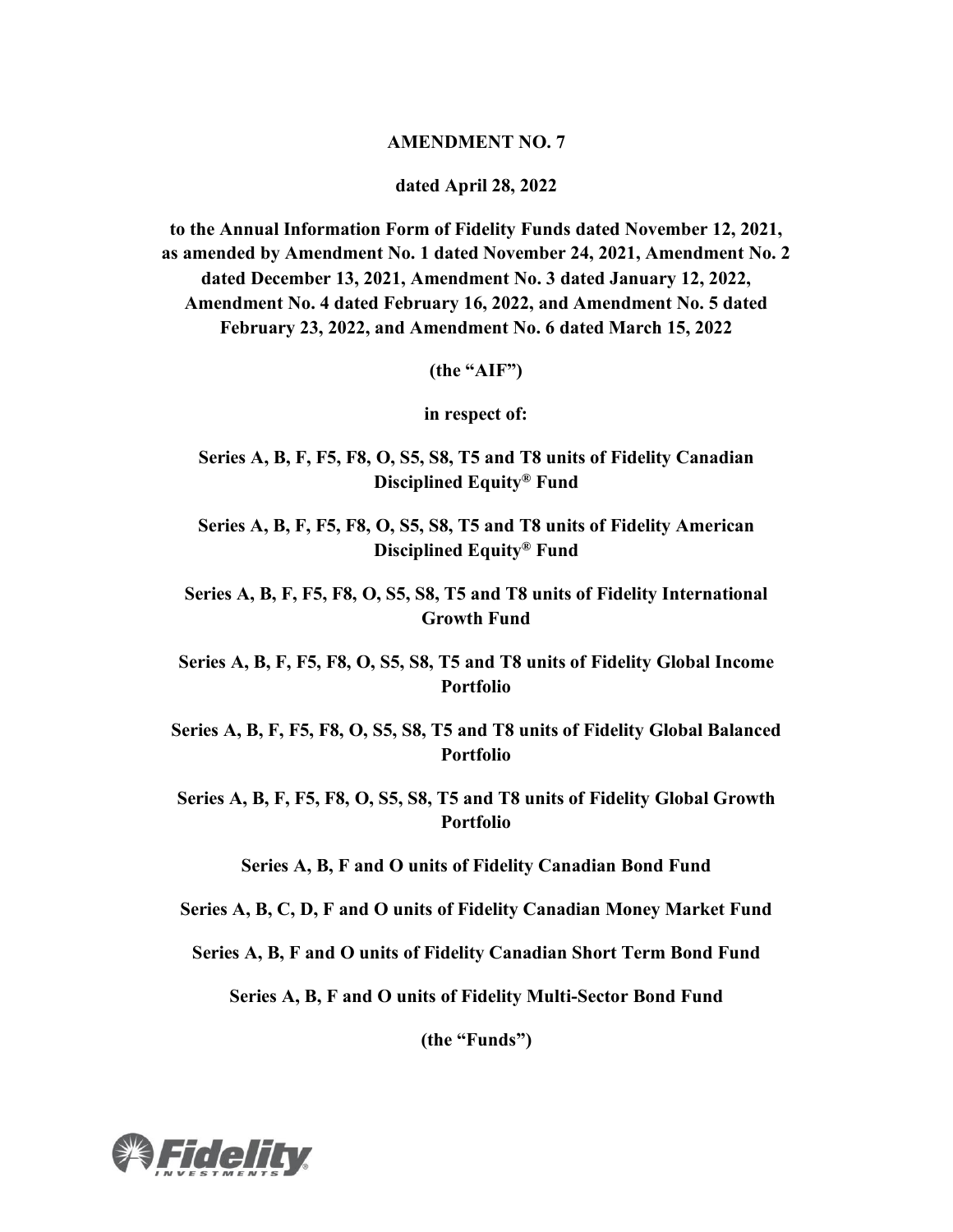The AIF is being amended to add Private Wealth Series units to the Funds.

# **AMENDMENTS TO THE AIF**

The technical amendments to the AIF required to effect these amendments are set out below:

1. Front and Back Cover

The front and back covers are amended to indicate that Private Wealth Series units are available for each of the Funds.

## 2. Description of Units

(a) The second sentence in subparagraph (a) in the fourth paragraph under the heading "Description of Units" on page 39 is amended by adding Private Wealth Series to the list of series.

## 3. Purchases and Switches of Units

- (a) The first sentence in the seventh paragraph under the subheading entitled "Purchase Options" on page 44 is amended by adding Private Wealth Series to the list of series.
- (b) The two paragraphs under the subheading entitled "Switching Series B Units" on page 45 are deleted and replaced with the following:

"You can switch from Series B units that you bought under the initial sales charge option to Series D, F, F5, F8, I, I5, I8, O, S5 or S8 or Private Wealth Series units of the same Fund. You may have to pay a fee to your dealer. You negotiate that fee with your financial advisor.

You can only switch to Series F, F5 or F8 units if you're eligible for these series or to Series O or Private Wealth Series units subject to our approval."

(c) The two paragraphs under the subheading entitled "Switching Series F Units" on page 46 are deleted and replaced with the following:

"You can switch from Series F units of a Fund to Series B, D, F5, F8, I, I5, I8, O, Q, S5 or S8 or Private Wealth Series units of the same Fund. You may have to pay a fee to your dealer. You negotiate that fee with your financial advisor.

You can only switch to Series O or Q or Private Wealth Series units subject to our approval. No fee is payable for this switch."

(d) The two paragraphs under the subheading entitled "Switching Series S5 Units" on page 47 are deleted and replaced with the following: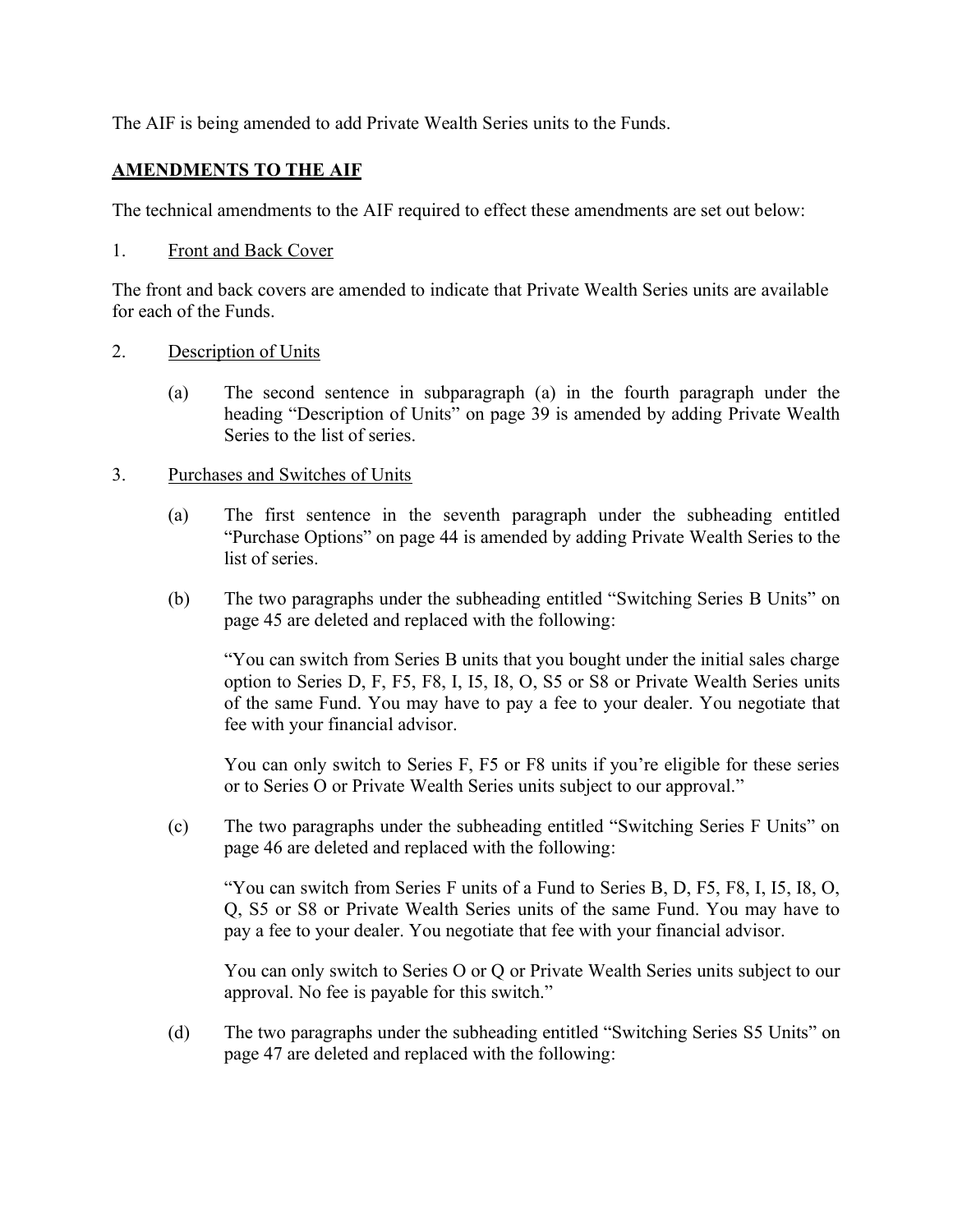"You can switch from Series S5 units of a Fund to Series B, F, F5, F8, I, I5, I8, O or S8 or Private Wealth Series units of the same Fund. You may have to pay a fee to your dealer. You negotiate that fee with your financial advisor.

You can only switch to Series F, F5 or F8 units if you're eligible for these series or to Series O or Q or Private Wealth Series units subject to our approval."

(e) The two paragraphs under the subheading entitled "Switching Series S8 Units" on page 47 are deleted and replaced with the following:

"You can switch from Series S8 units of a Fund to Series B, F, F5, F8, I, I5, I8, O or S5 or Private Wealth Series units of the same Fund. You may have to pay a fee to your dealer. You negotiate that fee with your financial advisor.

You can only switch to Series F, F5 or F8 units if you're eligible for these series or to Series O or Q or Private Wealth Series units subject to our approval."

(f) The two paragraphs under the subheading entitled "Switching Series F5 Units" on page 47 are deleted and replaced with the following:

"You can switch from Series F5 units of a Fund to Series B, F, F8, I, I5, I8, O, Q, S5 or S8 or Private Wealth Series units of the same Fund. You may have to pay a fee to your dealer. You negotiate that fee with your financial advisor.

You can only switch to Series O or Q or Private Wealth Series units subject to our approval. No fee is payable for this switch."

(g) The two paragraphs under the subheading entitled "Switching Series F8 Units" on page 48 are deleted and replaced with the following:

"You can switch from Series F8 units of a Fund to Series B, F, F5, I, I5, I8, O, Q, S5 or S8 or Private Wealth Series units of the same Fund. You may have to pay a fee to your dealer. You negotiate that fee with your financial advisor.

You can only switch to Series O or Q or Private Wealth Series units subject to our approval. No fee is payable for this switch."

(h) The subheading and the two paragraphs under the subheading entitled "Switching Series Q Units" on page 48 are deleted and replaced with the following:

#### "Switching Private Wealth Series Units

You can switch from Private Wealth Series units of a Fund to Series B, F, F5, F8, O, S5 or S8 units of the same Fund. You may have to pay a fee to your dealer. You negotiate that fee with your financial advisor.

You can only switch to Series F, F5 or F8 units if you're eligible for these series or to Series O units with our approval. No fee is payable for this switch.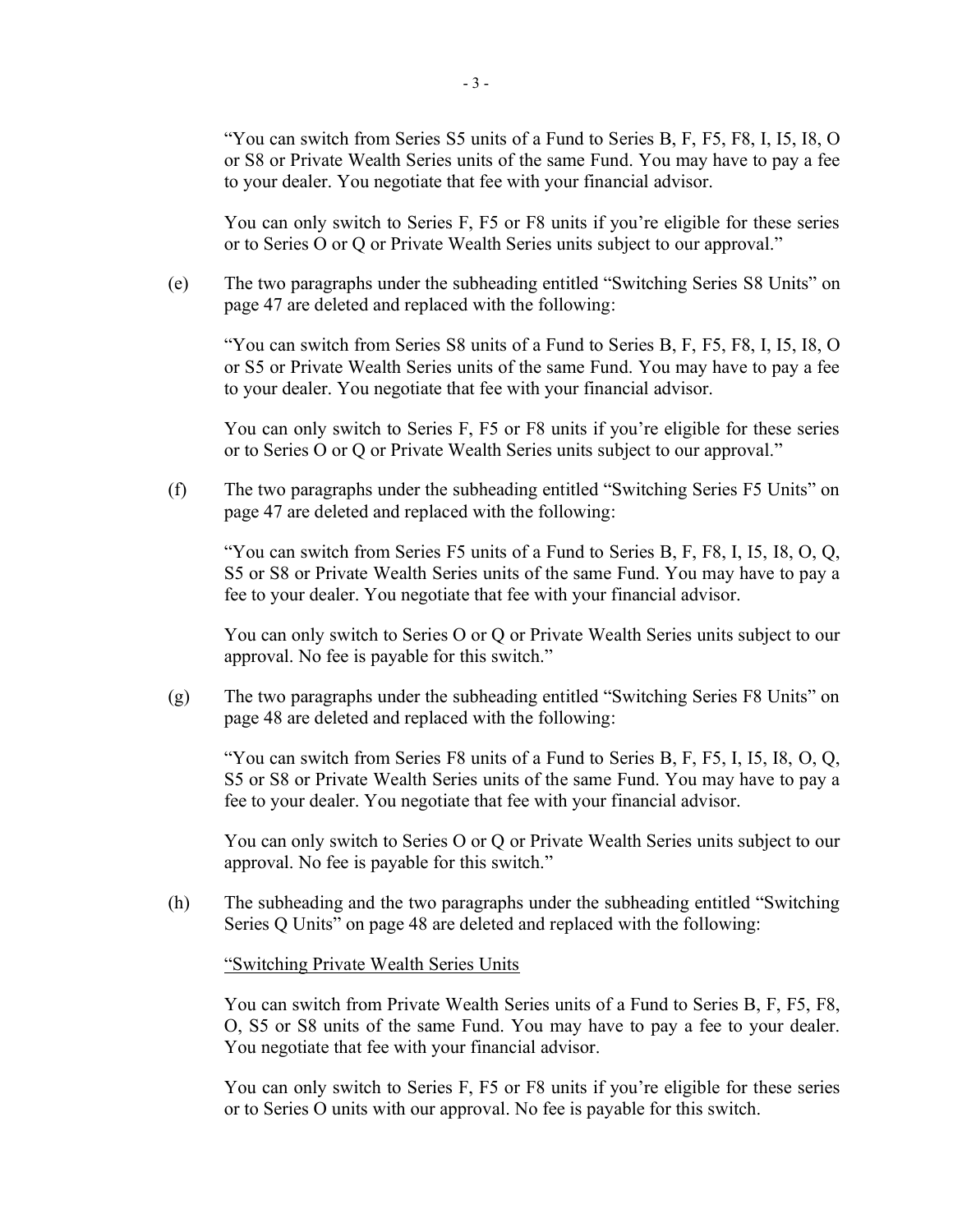## Switching Series Q Units

You can switch from Series Q units to Series B, D, F, F5, F8, O, S5 or S8 or Private Wealth Series units of the same Fund. You may have to pay a fee to your dealer. You negotiate that fee with your financial advisor.

You can only switch to Series F, F5 or F8 units if you're eligible for these series or to Series O or Private Wealth Series units subject to our approval. No fee is payable for this switch."

- (i) The fourth paragraph under the subheading "Switching Units to another Fidelity Fund" on page 48 is amended by adding Private Wealth Series to the list of series.
- 4. Redemption of Units
	- (a) The third sentence in the first paragraph under the heading "Redemption of Units" on page 49 is amended by adding Private Wealth Series to the list of series.
- 5. Fees and Expenses
	- (a) The last sentence of the third paragraph under the subheading entitled "Fidelity Preferred Program (excluding the ETF Funds, Alternative Mutual Funds and Pools)" on page 162 is deleted and replaced with the following:

"You should note that holdings in Private Wealth Series and Series Q units do not count towards determining the value of a Fidelity Preferred Program financial group and are not part of the account-linking for the Fidelity Preferred Program referred to below."

(b) The fifth sentence of the first paragraph under the subheading entitled "Large Account Program (excluding the Pools)" on page 164 is deleted and replaced with the following:

"Holdings in Private Wealth Series and Series Q units do not count towards determining the value of any LAP financial group."

(c) The following is added on page 165 before the sub-heading "Fee Reductions for the Pools":

#### "Private Wealth Series units

"Private Wealth Series units of the Funds are only available for purchase by Fidelity Private Wealth Portfolio Managers that act on behalf of their clients who have granted them discretionary investment authority. Private Wealth Series units are not available for purchase through dealers. Private Wealth Series investors must enter into an appropriate investment management agreement with Fidelity.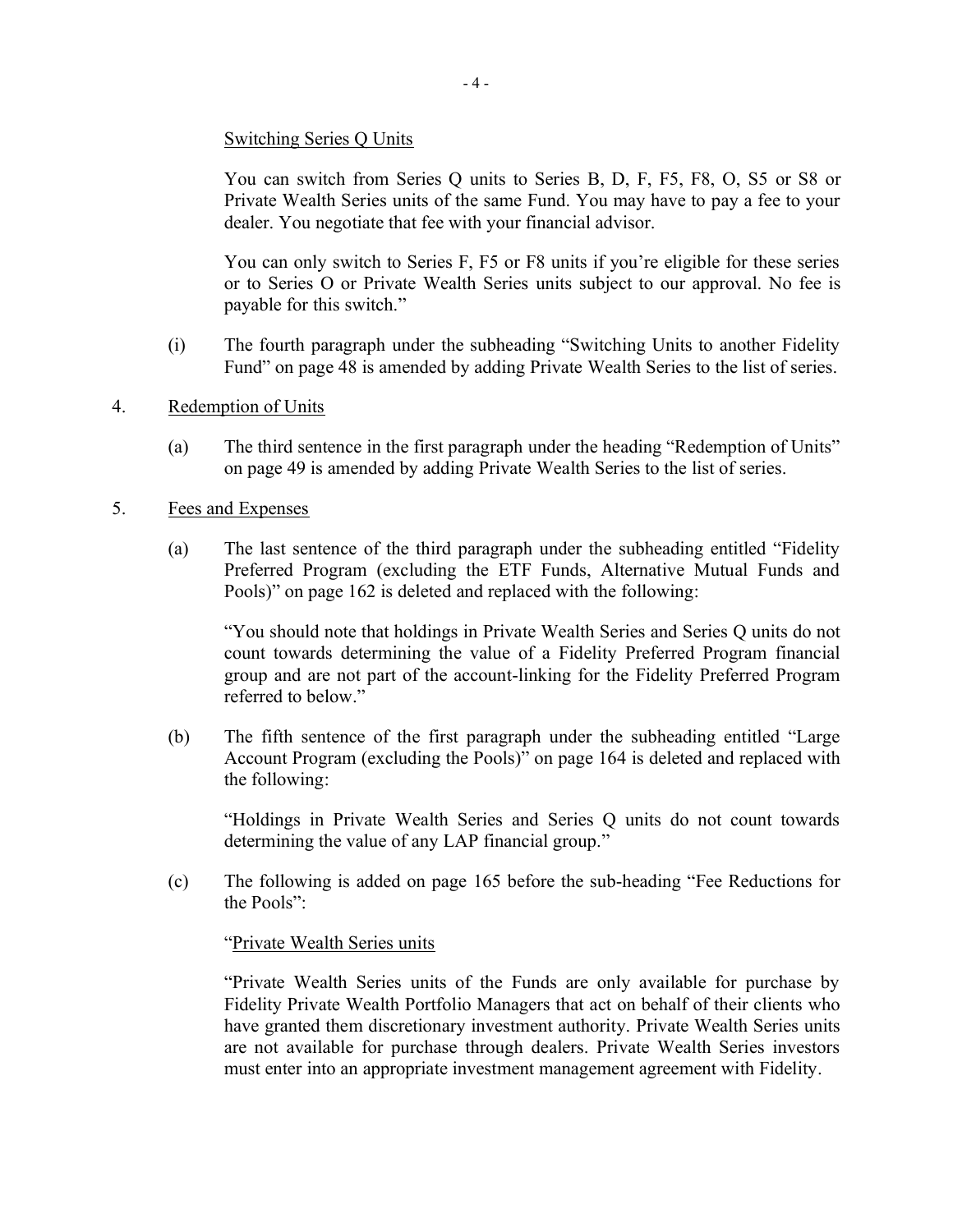Private Wealth Series units have no management and advisory fees or administration fees. There are also no sales charges payable by investors who purchase Private Wealth Series units. Instead of paying sales charges, investors in Private Wealth Series units pay Fidelity Private Wealth a fee for the investment advice and/or administration and management services they provide.

Private Wealth Series units will not be eligible for the Fidelity Preferred Program or for the advisor service fee arrangements."

#### 6. Income Tax Considerations

(a) The first sentence in the third paragraph under the subheading entitled "Taxation of Unitholders (other than Registered Plans)" on page 170 is amended by adding Private Wealth Series to the list of series.